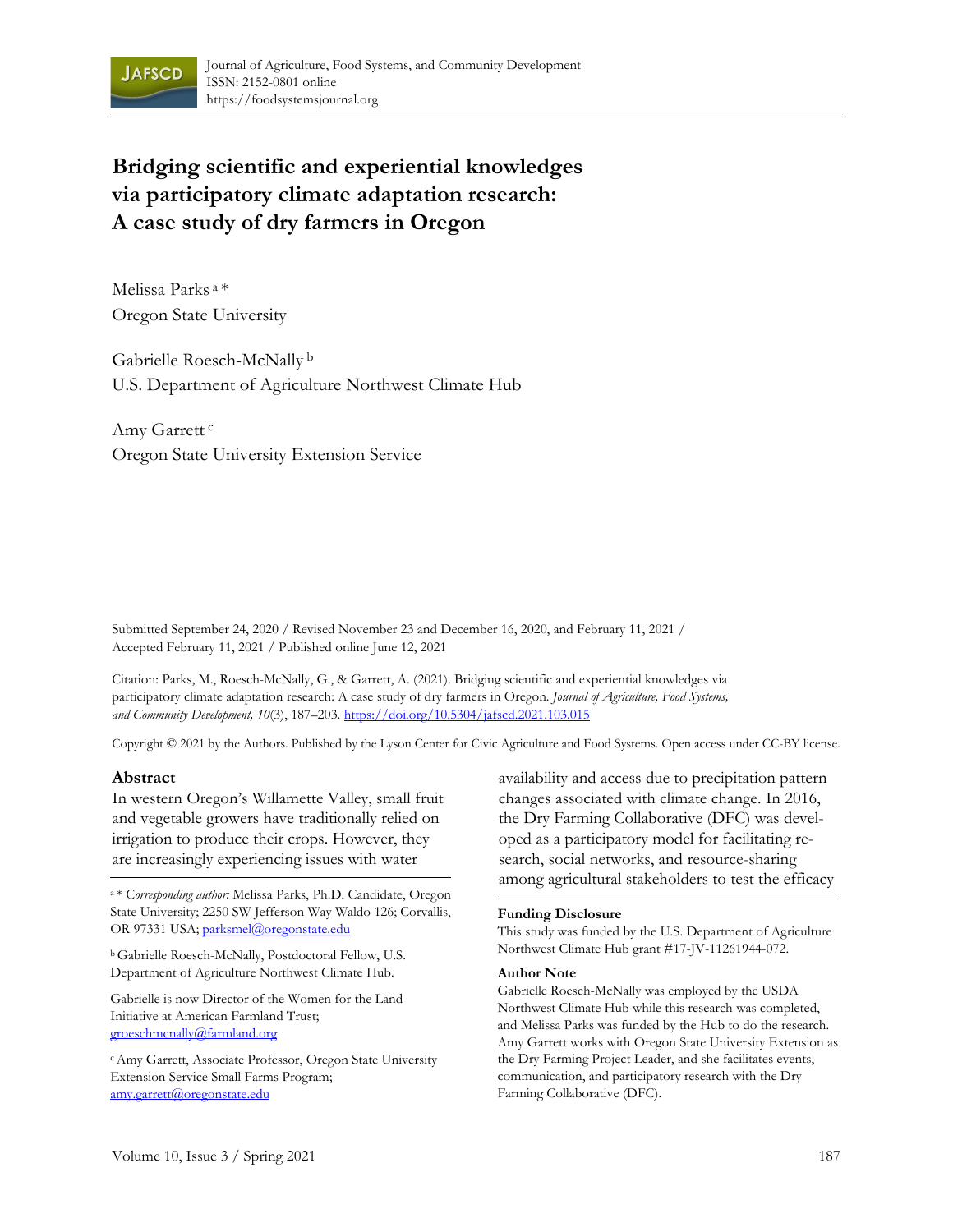of dry farming as an adaptation strategy. Dry farming differs from irrigated cropping systems in that growers do not irrigate their fields and instead utilize a suite of practices to conserve soil moisture from winter rains for summer crop growth. To better understand how to meaningfully engage stakeholders in participatory climate adaptation research, this study explored how the participatory process facilitated the adoption of dry farming as a climate adaptation strategy among participants. Drawing on interviews with 20 DFC participants, including farmers, gardeners, and researchers, results indicate that the integration and use of different knowledge systems within the participatory research process made it easier for participants to integrate dry farming into their operational contexts. Processes designed to encourage interactions and information-sharing between participants and nonhierarchical researcher-grower relationships facilitated the exchange of these knowledge systems among participants, thus providing them with the trusted and salient information they needed to adopt new practices. Results indicate that these features could be useful for enacting future participatory climate research projects that lead to the adoption of effective adaptation strategies.

# **Keywords**

Dry Farming, Participatory Research, Climate Adaptation, Small Farmers

# **Introduction**

In western Oregon's Willamette Valley, many small fruit and vegetable producers traditionally have depended upon irrigation to produce their crops during the hot, dry summers. However, due to a changing climate in the region, small farmers are likely to experience more drought conditions, changes to peak flows associated with earlier runoff and reduced snowpack, and more extreme rain events (May et al., 2018). For many producers, this means that access to water during the growing season will be limited, especially for those who have junior water rights or no water rights (Li et al., 2019). While this challenging context may be unique to farmers in Oregon's Willamette Valley, many of these changes, especially access to water, will also be experienced by those in other parts of

the globe (Alexandratos & Bruinsma, 2012).

 In response to these changes, some Oregon farmers are adopting dry farming methods as a climate resilience strategy to cope with the reduced water supply available for irrigation. Dry farming and various associated techniques have deep historical and varied cultural roots. Desert farmers and Indigenous Peoples around the world have developed techniques for farming with minimal irrigation or rainfall (Nabhan, 2013). Dry farming differs from traditionally irrigated cropping systems in that farmers do not apply irrigation to their fields. Instead, they select a site with deep soil and good water-holding characteristics and utilize a suite of management practices to conserve soil moisture from winter and spring precipitation to be used for summer crop growth. Some of the practices that support dry farming include early soil preparation and planting; the selection of drought tolerant, resistant, or early-maturing cultivars; lower planting density; cultivation or surface protection to prevent crusting and cracking of the soil surface; diligent weed control; and improvement of soil health over time with practices such as cover cropping, rotation, and minimizing soil disturbance (Garrett, 2019).

 In order to facilitate information-sharing as Oregonian growers began experimenting with dry farming, Amy Garrett, an associate professor in the Oregon State University Extension Small Farms Program, created the Dry Farming Collaborative (DFC). Dry farming is not a yield maximization strategy and as such has not gotten much attention from industry and academia over the past century. Dry-farming techniques have mainly been passed down from farmer to farmer, so facilitating knowledge-sharing to build trust, respect, and inform research efforts was key in the collaborative's inception. The DFC has since evolved into a multifaceted participatory research effort that facilitates networking, on-farm research, and resource-sharing among farmers, gardeners, agricultural professionals, and university researchers interested in dry farming.

 To better understand whether and how participatory research can support farmers in adopting climate adaptive methods, this paper seeks to understand whether and how the DFC's participatory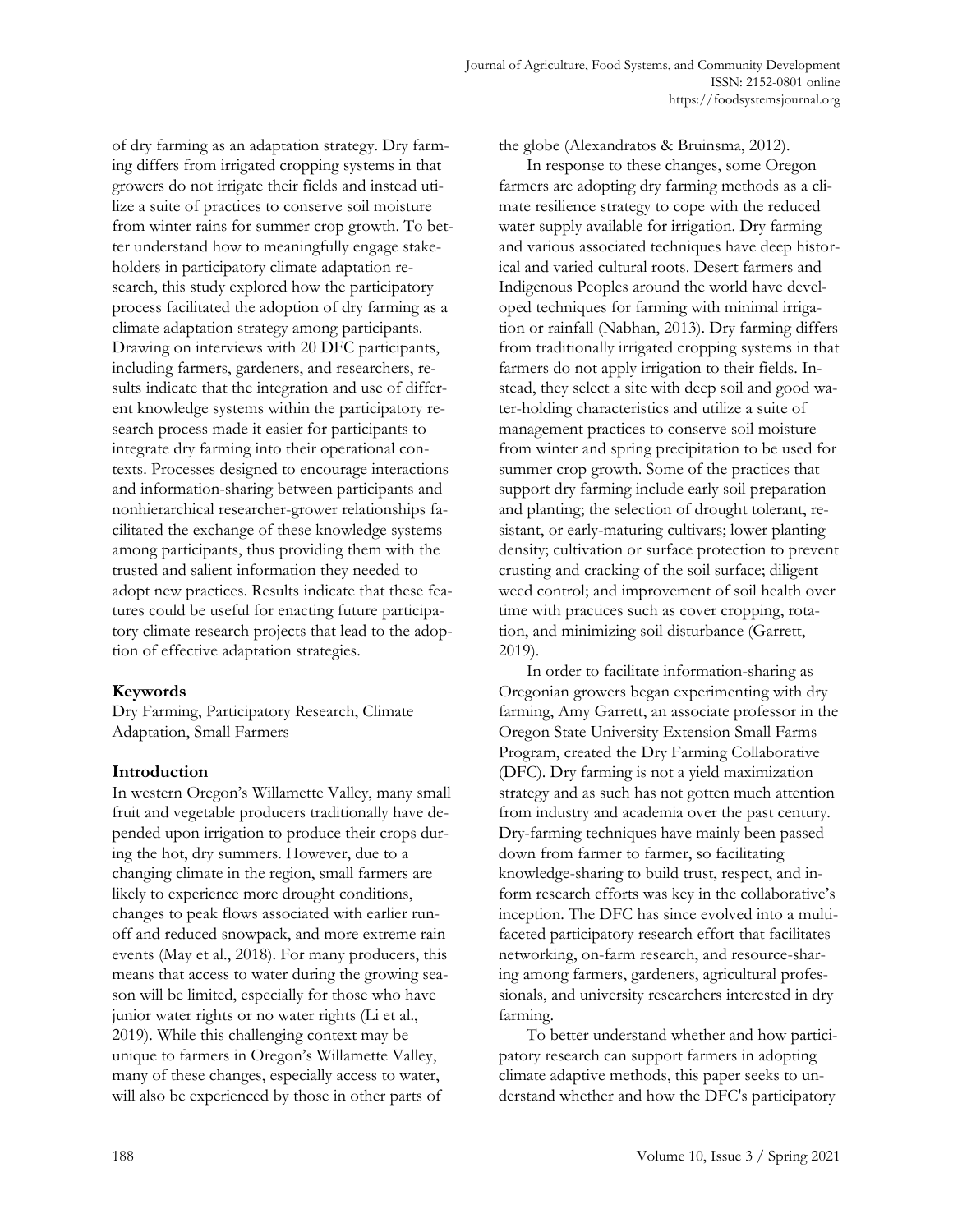process facilitates the adoption of dry farming as a climate resilience strategy among participants. Important findings regarding this process may then be applied to similar participatory efforts in the future. Calls for participatory research such as this have been increasing, with the goal of creating usable science for farmers, ranchers, and others on the frontlines of climate change (Ballard & Belsky, 2010; Meadow et al., 2015). These efforts have arisen out of concerns about the traditional "topdown," loading-dock style of research in university extension and elsewhere. In the top-down style, research agendas are designed and studies are led by university researchers with farmers simply receiving the results and integrating them, if possible, into their operations (Prokopy et al., 2015). However, the results are oftentimes not usable or relevant for farmers, or at least not all types of farmers.

 In contrast, participatory research emphasizes the coproduction of knowledge and seeks to bring together a plurality of knowledge systems that come from multiple stakeholders (Bezner Kerr et al., 2018; Meadow et al., 2015; Prokopy et al., 2017). In an effort to make science "work" for more types of farmers, participatory research has been championed as a solution to the flaws in these traditional methods, as it allows for more direct stakeholder involvement in shaping research agendas (Meadow et al., 2015; Yorgey et al., 2017). However, it is important to understand what aspects of research projects on participatory climate adaptation help effectively engage producers and create knowledge that is useful to stakeholders.

 In this paper, we will first review the relevant literature regarding the role different epistemologies play within agricultural knowledge systems. We will also review previous research that has shown how participatory research efforts can facilitate a mutual process of knowledge exchange, particularly in climate adaptation contexts. The methods section then describes the DFC and this research project in more detail, including the participant sample and the data collection and analysis methods used. The results and discussion sections examine the findings from the in-depth interviews, which illustrate how different forms of knowledge were used and valued by participants, and the ways specific elements of the participatory process facilitated the

exchange of those different knowledge systems between participants. The conclusion section describes how these results can inform future participatory research projects and offers some recommendations for future outreach and research.

# **Literature Review**

# *Epistemologies within Agriculture*

Understanding how different epistemologies are used by stakeholders is an important part of shaping successful participatory climate adaptation research. Epistemologies, or what and how we know, cannot be separated from the practices and sociomaterial conditions that give rise to them (Carolan, 2006a). Previous research has shown that knowledge itself is a form of social relation and only has meaning in a social context—when it comes from a source that is trusted and seen as legitimate (Carolan, 2006b; Ingram et al., 2016). Therefore, epistemologies are important for shaping perceptions and behaviors within agricultural contexts (Carolan, 2006a). In U.S. agriculture, peerreviewed, scientific studies have traditionally been framed as the basis for trusted knowledge, and the goal of the Cooperative Extension Service has been to funnel this knowledge from university scientists to farmers. This type of knowledge arises through the use of the scientific method and is validated by replication and an extensive peer-review process.

 However, farmers, particularly small-scale alternative-style farmers, do not always see this type of knowledge as trustworthy, reliable, or applicable to local realities (Carolan 2006b). Therefore, farmers do not rely exclusively on scientific knowledge when making management decisions. Instead, they often rely on other forms of informal, place-based knowledge. For instance, research shows that much of the knowledge involved in farming is embodied and gained through lived experiences in a body in the world: feeling soil, watching crop growth, experiencing the weather (Carolan, 2009). Furthermore, farmer-to-farmer exchange of their embodied and experiential knowledge has consistently played a critical part in helping farmers transition to sustainable practices (Bell, 2004). For instance, Šūmane et al. (2018) found that a diversity of knowledge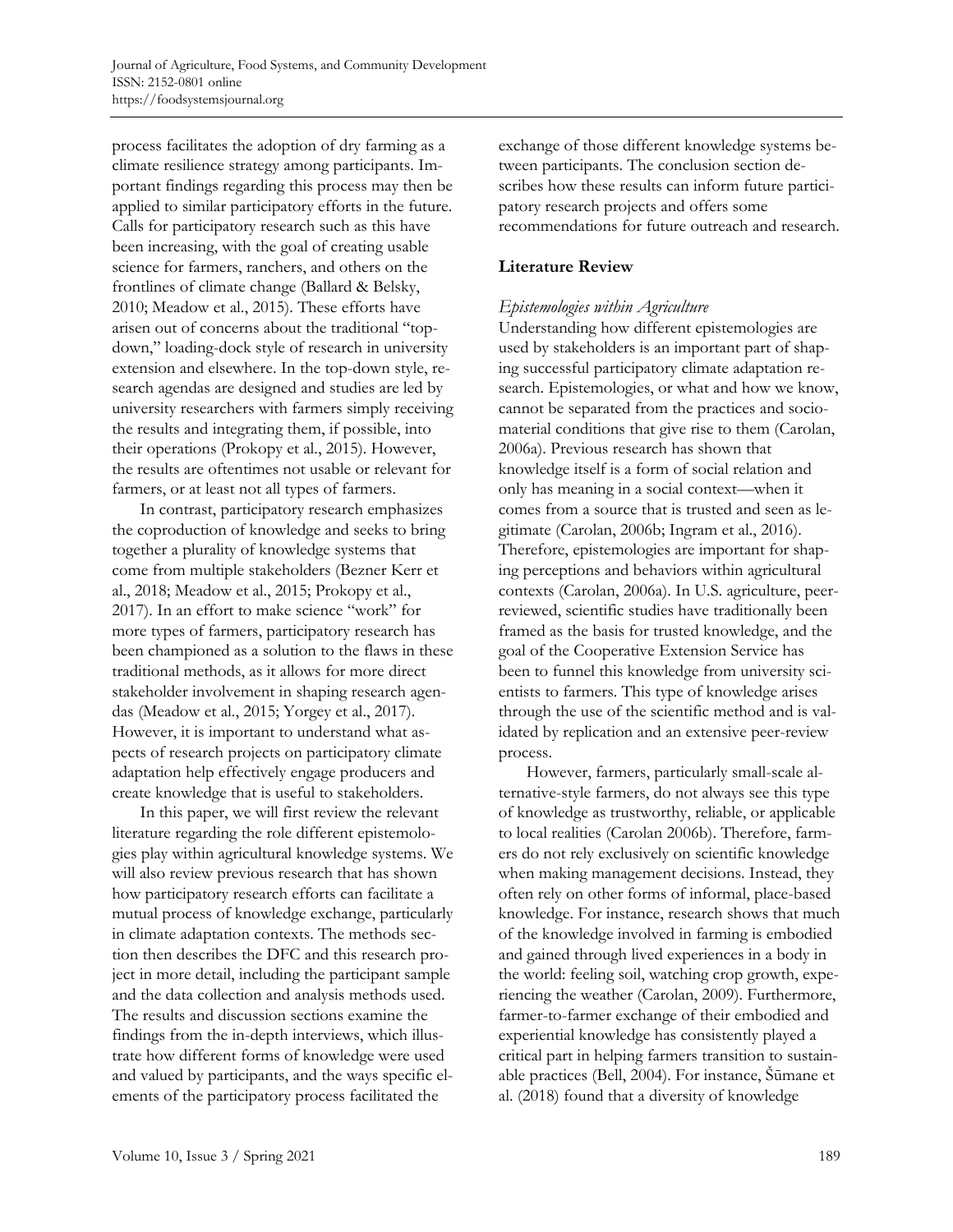sources, including other farmers' local, experiential knowledge gained through networking, was necessary for farmers transitioning to sustainable and resilient agricultural systems. In addition, in a study of farmer knowledge exchange, Wood et al. (2014) found that farmers preferred learning from others' direct farming experience. Of course, experiential knowledge is often combined "in the field" with farmers' scientific knowledge as well. Scholars have pointed out the substantive similarities between these two forms of knowledge, such as the fact that they are both empirical in nature and can have both local and abstract applications (Agrawal, 1995; Watts & Scales, 2015). In this way, experiential knowledge gained from interactions with other local farmers is just as important as scientific knowledge, and oftentimes it is even more trusted and salient for farmers.

*Participatory Processes in Climate Adaptive Research*  Participatory research efforts are one way to facilitate a process of knowledge exchange that can break down boundaries between scientific knowledge and local, experiential knowledge. We know that more conventional approaches to agricultural outreach and extension have often relied on top-down information transfer (Jackson-Smith et al., 2018). Therefore, participatory research is part of a suite of practices designed to respond to and counteract a top-down model of information delivery. It is designed to cultivate strong network ties to improve the ongoing dialogue between farmers (or other stakeholders) and scientists (Roncoli, 2006). Indeed, "participatory processes emphasize decentralization, transformation, empowerment, integration of local knowledge and application of research to locally relevant management scales" (Wilmer et al., 2018, p. 2). The increasing popularity of participatory methods, which are a form of collaborative science, is grounded in many of the schools of thought associated with coproduction of knowledge. This coproduction of knowledge can encourage greater engagement by nonscientists, particularly on the topic of climate science (Meadow et al., 2015), and encourage the creation of tools and information that might be utilized by agricultural stakeholders (Prokopy et al., 2017).

 Participatory research integrates nonscientist stakeholders in the process of scientific research, from problem definition to data analysis and interpretation (Allen, 2018). The idea behind these participatory processes is to bring together scientists and those who use science to increase the likelihood that knowledge and information will be accepted and utilized by the relevant decision-makers. One critical aspect of maintaining and supporting these scientist-stakeholder partnerships is an iterative approach that relies on repeated interaction, the production of usable and understandable scientific information, and the incorporation of diverse disciplinary knowledges for understanding the world (Lemos & Morehouse, 2005), which can include local and indigenous knowledge systems.

 In the context of adapting to a changing climate and improving management decisions, it has been found that participatory models can be effective ways to encourage natural resource managers in responding to global change (Roncoli, 2006). Indeed, these methods can foster the development of network ties that can lead to greater collaboration and joint action (Bodin & Crona, 2009; Wood et al., 2014). Furthermore, researchers have found that "stakeholder networks and participatory processes have been proposed as venues and mechanisms for repeated knowledge sharing, dialog, and learning about climate change adaptation" (Bartels et al., 2013, p. S46), and such sustained interactions can lead to mutual trust *and* the development of information that is locally relevant. Overall, there is evidence that participatory efforts can lead to sharing across epistemological boundaries, the creation of new knowledge, and enhanced network learning, as well as guide action taken in response to this new knowledge (Jackson-Smith et al., 2018; Wilmer et al., 2018).

 In seeking to understand whether and how the DFC's participatory process facilitated the experimentation with and adoption of dry farming by participants, this paper explores how its structure supported the exchange of different forms of knowledge in a way that enhanced trust and salience among participants.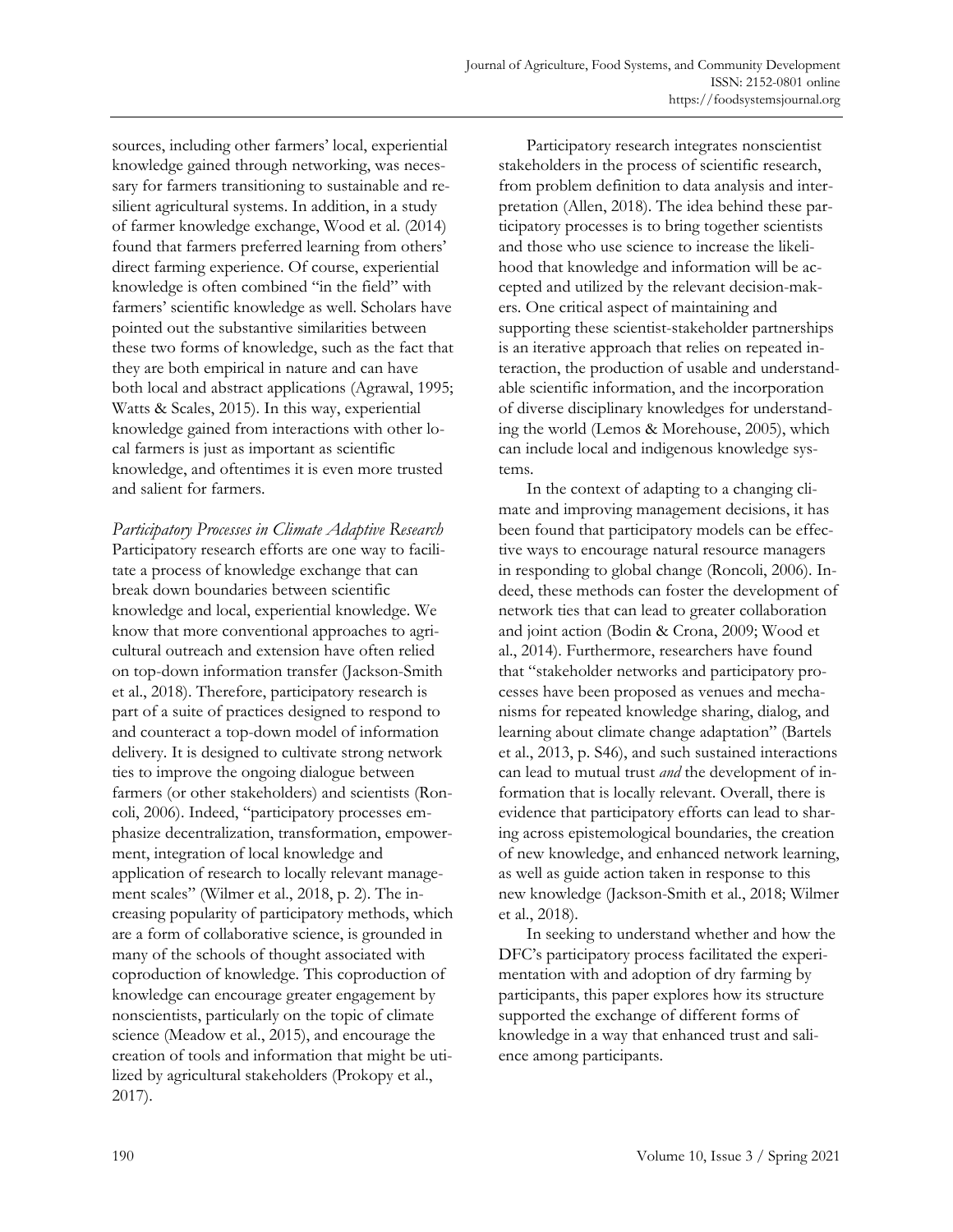# **Applied Research Methods**

#### *Context of Study*

The DFC is a group of growers, researchers, extension educators, plant breeders, and agricultural professionals partnering to increase knowledge and awareness of dry farming management practices with a hands-on participatory approach. The initial purpose of the group in 2016 was to facilitate information exchange as more growers started to experiment with dry farming. Since then, the DFC has evolved into a multifaceted participatory research project with growers all over the maritime Pacific Northwest. As of 2020, more than 50 DFC members have actively engaged with the group's research. DFC members are encouraged to experiment on their own with dry farming and share their lessons learned, as well as participate in larger participatory research projects to help answer common questions that align with their operation and interests. Some of the research projects that emerged from the onset focused on crop varietal and site suitability for dry farming. A study was also conducted to evaluate the ability of fungal inoculants to enhance drought tolerance. Each research project was developed through consultation with DFC growers and led by different researchers involved in the group who set up its own terms with the DFC growers who volunteered to participate. Participants in variety trials and the fungal inoculant study were provided seeds or transplants, instructions for setting up trials, and data sheets to fill out and submit after harvest was complete.

 Each year after all data were submitted, a data analyst would then compile and illustrate the data to share at meetings and conferences. For example, the DFC winter meeting has taken place after each growing season since the group formed in 2016. This is typically a full-day event attended by approximately 60 DFC members who are actively dry farming or interested in dry farming. The agenda is a combination of short formal and informal presentations, roundtable discussions, seed swap, brainstorming, networking, and a potluck or meal prepared with some dry-farmed produce. Results, successes, and failures from the previous growing season are shared by DFC growers and researchers at this meeting, as well as ideas and suggestions for

future research and invitations to participate in various trials in the coming growing season. Results and information about dry farming are also shared yearly at in-person and virtual field days hosted at Oregon State University's Small Farms Program's trial plots and/or on members' farms. The field days are an opportunity for those interested in dry farming to see dry-farmed crops up close, learn about trial results, network, and exchange information.

 Another significant part of the DFC is the Facebook group (with over 950 members in 2020), which is a public group and discussion forum open to anyone interested in dry farming globally. Most of the group is from the Western U.S., although there is growing international interest. DFC growers and researchers post pictures and sometimes do live video walk-throughs of their plots, inquire about varieties that work well, and share events, articles, and stories relevant to farming with fewer resources.

# *Data Collection and Analysis*

In the summer of 2018, a qualitative research project was initiated to better understand the DFC's participatory process and how it helped participants to introduce dry farming to their operational contexts. This study was approved by the Oregon State University Institutional Review Board and was funded by the U.S. Department of Agriculture (USDA) Northwest Climate Hub. Gabrielle Roesch-McNally along with Melissa Parks worked together with DFC founder Amy Garrett to design the research project to fulfill both the DFC's needs and to explore the utility of participatory research for adapting to climate change. Over the course of the summer, Roesch-McNally and Parks conducted interviews with various members of the DFC and conducted participant observation at several dry farming field days where members and prospective members were in attendance. Both Parks and Roesch-McNally led the collection and analysis of the data but included Garrett in the process of data assessment and analysis.

 Overall, we conducted 17 semistructured interviews with 20 farmers, gardeners, and researchers in the DFC. Some interviews were conducted with multiple participants at once. Informed consent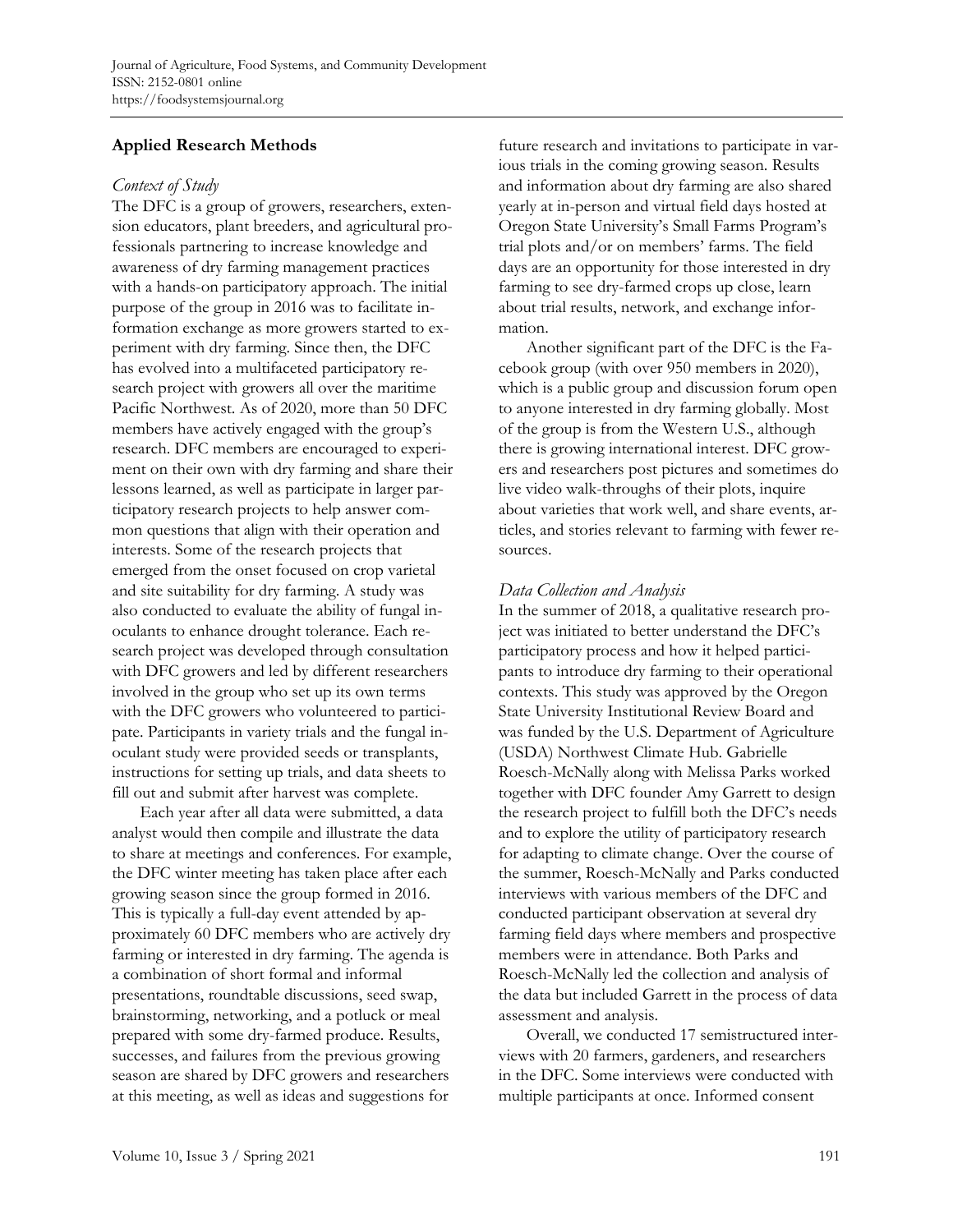was received verbally from all interviewees, as per the Oregon State University Institutional Review Board guidelines. Participants were offered the choice to have their names and farm information remain anonymous. Some chose to do this, and others approved the use of their first name in reporting out the results. All interviewees were given a transcript of their interview and were given time to ensure that they felt their responses were complete and accurate. Overall, Parks and Roesch-McNally spoke to half of the growers and researchers involved in the DFC's trials and research projects. Purposive sampling was used to recruit members in different regions of Oregon. Farmers who had been actively involved in the DFC's research projects since its inception were also purposefully recruited because they had consistently participated in the DFC and were thus able to speak to the research and collaborative process. While this sampling method restricts the generalizability of the results, given that interviewees were selected by Parks and Roesch-McNally rather than selected at random, the large sample size allows for some broader generalizations to be made about the group.

 Key topics discussed in the interviews that informed this study included participants' feelings about and experience with the practice of dry farming, as well as their involvement in the DFC. They were also prompted to describe the functioning of the DFC and to evaluate what they appreciated about the collaborative and what they thought could be improved. The interviews were audio-recorded and ranged from 36 minutes to over two hours in length. Participant observations were also conducted at three dry farm field days over the summer and at the 2019 winter meeting. At each event, Parks and Roesch-McNally participated while taking notes and photographs, focusing on the interactions between attendees and the functioning of the events. All interviews and fieldnotes were transcribed and coded for themes using NVivo qualitative analysis software.

 The coding process followed a grounded theory approach, following an open, axial, and selective coding approach (Charmaz, 2006). The coding process began with an initial meeting between Parks, Roesch-McNally, and Garrett to discuss the

main themes that arose during interviews and to outline the preliminary codebook. Subsequently, the interviews were coded separately by both Roesch-McNally and Parks utilizing the same codebook. These two then met again to qualitatively discuss their findings and further refine their coding, focusing on an iterative and grounded dialogue to achieve coherence of themes (Charmaz, 2006). The themes that emerged for the purposes of this paper included successes and challenges with the practice of dry farming and the DFC group; processes of research design, development, and data collection; processes of knowledge exchange; the role of scientific or expert and experiential knowledges; and the cultivation of trust and mutual respect. All three authors then met to discuss the major conclusions and directions for publication. Finally, our preliminary analysis was groundtruthed by sharing at the DFC's 2019 winter meeting to gain insight on the findings from DFC participants themselves. Overall, the initial results shared were corroborated by those in attendance and the conclusions were seen as valid and helpful in guiding future work. This feedback was gathered in an ad hoc way, but we encouraged participants to reach out if they had additional feedback, reflections, or critiques. No such effort to contact us was made by any participants beyond the conversations had at the winter meeting.

## *Study Population*

Seventeen interviewees were located in the Willamette Valley, located between the Coast and Cascade mountain ranges, the most populous region of Oregon. It is characterized by hot, dry summers and cool, wet winters (Taylor & Hannan, 1999). Two interviewees were located in the drier, more mountainous region of southern Oregon, and one was located along the milder coastal region of northwest Oregon, which borders Washington (see Figure 1).

 An anonymous demographic survey of interviewees showed that 11 were women and 9 were men. Of those who responded to the survey, 14 individuals identified at least in part as White, while one identified as Native American and two as Hispanic. Their ages ranged from 29 to 72 years old. All 15 interviewees who farmed were small-scale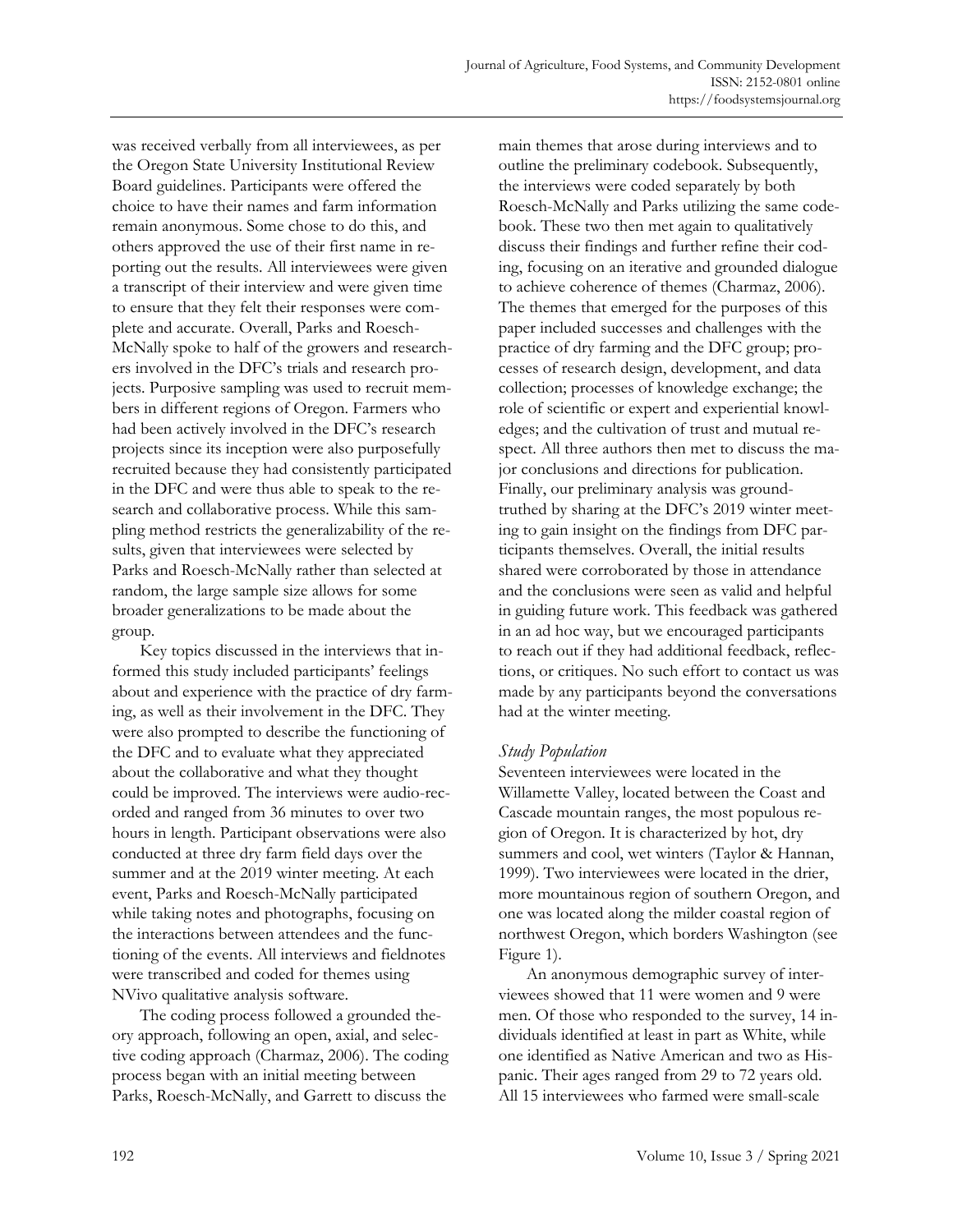fruit and vegetable growers, meaning per the USDA's definition that they made less than US\$350,000 a year in gross cash farm income (Hoppe, 2018). Of the nine farmers who shared their gross cash farm income on the survey, three made less than US\$10,000, five made US\$10,001– US\$50,000, and one made US\$50,001–US\$100,000. Another notable aspect of participants was their education levels. Seventy-nine percent of survey respondents held a bachelor's degree or graduate degree, and several mentioned their scientific backgrounds in interviews. This indicates a potential aptitude for, or at least interest in, scientific research among many of the participants, which may have contributed to their desire to participate in the DFC. For further information on participants, including a detailed breakdown of who were farmers, gardeners, and researchers, see the Appendix. Finally, most participants chose to use their real first name for this publication, except where noted in the Appendix.

## **Results**

The results overall indicated that participants were able to successfully integrate dry farming into their operations. The use of multiple forms of knowledge by participants was a major factor that facilitated this. Furthermore, the integration and exchange of multiple knowledges was supported by key aspects of the DFC's participatory process. The following subsections explore key themes uncovered during the data analysis including the most common forms of knowledge used by participants and how participants, including farmers, gardeners, and researchers, used these forms of knowledge to apply dry farming to their operational contexts. Subsequently, the key aspects of the participatory process that facilitated the development and exchange of these forms of knowledge are described. These aspects include the existence of multiple avenues for information exchange and opportunities for networking, as well as the cultivation of mutual trust and respect among participants, especially between researchers and farmers and gardeners.

## *Scientific and Experiential Knowledges: A Conceptual Framework*  In an attempt to understand how multiple forms of





knowledge were integrated into the DFC's process, a conceptual framework was developed to tease apart the differences between two common forms of knowledge described and utilized by participants (Figure 2). Overall, these two knowledges tended to arise from distinct sources and experiences. 'Scientific knowledge' was primarily knowledge which was more strictly derived from the scientific method. This type of knowledge was often gained by interacting with more distant information sources, such as the media, or by reading research reports written by scientists they did not know personally. However, this category also included knowledge gained from the DFC researchers' scientific experiments and expertise. This type of knowledge tended to be more generalized and less locally specific. Some examples of this knowledge include data from dry farming variety trials which were aggregated by the DFC researchers, data generated from testing soil in a laboratory, or information about global climate change as communicated in popular articles summarizing scientific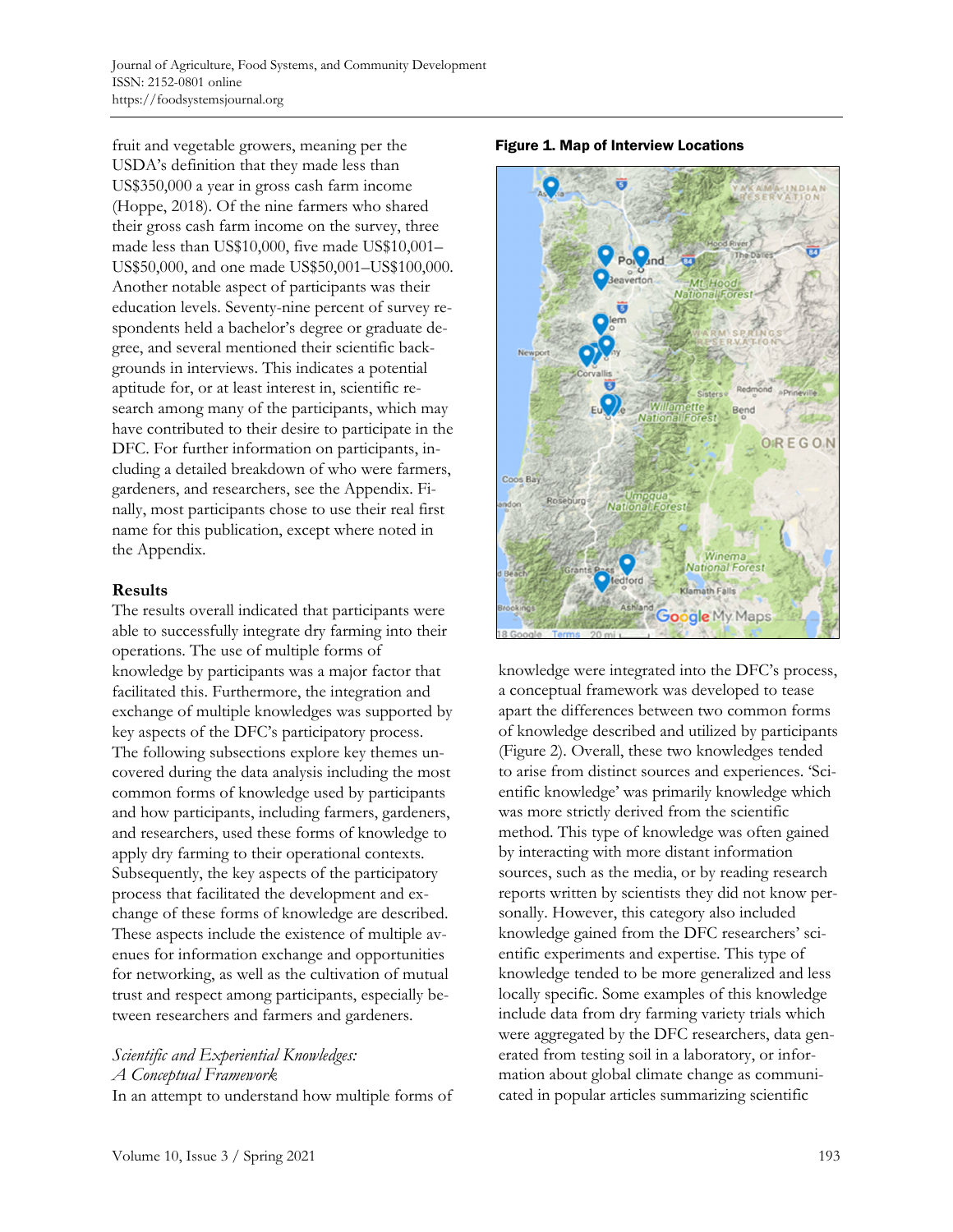

## Figure 2. The Use of Scientific and Experiential Knowledges by Participants in the Dry Farming Collaborative Research Context

research. In contrast, local, experiential, or embodied knowledge was gained through direct participant interaction with the soil, crops, animals, or weather, or through direct communication with another participant about their own local, experiential knowledge. This included information about which crop varietals grow best under dry-farmed conditions, specific mulching or planting techniques, and embodied knowledge about soil health.

# *Uses of Experiential and Scientific Knowledge in Dry Farming*

When it came to applying dry farming techniques on their properties, a pattern emerged whereby local, experiential, and embodied knowledge of dry farming techniques was utilized simultaneously with more generalized scientific knowledge. While participants liked having access both to generalized scientific information, such as the aggregated data analyzed and communicated by the DFC researchers, and others' experiential knowledge, these two forms of knowledge were valued for different reasons and incorporated in different ways. Their own and others' on-the-ground experiences with dry farming were seen primarily as critical to the dry farming process. When asked what it takes to be a successful dry farmer, Teresa<sup>1</sup> expressed this sentiment,

<sup>&</sup>lt;sup>1</sup> For more details on each participant, including their role in the DFC, farm size, and length of time farming, see the Appendix.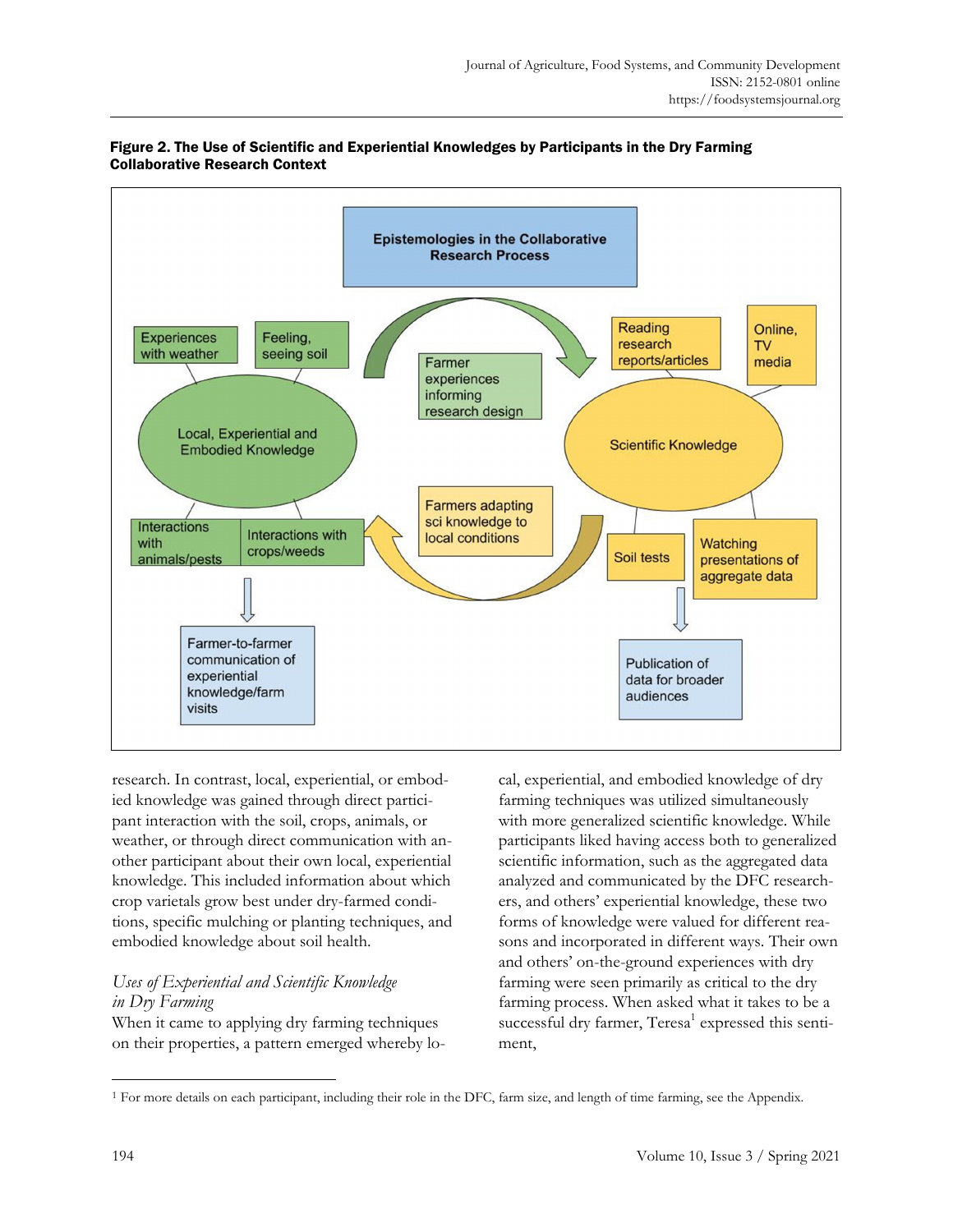I feel like part of that's just really feeling almost at one with your ecosystem. . . . I think also part of it's just like if you've done this enough times and you've planted plants at these times and they do well, your instinct is like 'this is when I should plant this because it's probably gonna do well,' and sometimes I think we do that instinctively without really being able to quantify it, but it's almost just like there's a smell in the air, you know, there's these birds have shown up, there's a feeling, and you can't exactly explain what it is but it's like, I know the day it's spring and it's not necessarily when the calendar says it's spring... and I feel like dry farming has a little bit of that going on.

 This idea that experiential, embodied knowledge of dry farming was critical to being successful was brought up in 10 of the 17 interviews. Furthermore, eight participants expressed that communication with others who have that knowledge was also critical, especially if you did not yet have it yourself. For instance, John expressed this when he said,

[To be successful] you have to have experience farming, and you also probably have to have examples of seeing people who have done it successfully, and to know what they've done and, you know, what mistakes they've made, and how they've corrected those.

 On the other hand, scientific knowledge was used mostly as a starting point from which they could then develop their own specific strategies. Given that many participants had never dry farmed before, they needed somewhere to start. The DFC's aggregated data and guidelines describing specific variety yields, planting dates, soil preparation, and appropriate soil characteristics helped to provide them with a starting point. As one participant put it, "having access to the data, to the research is super valuable." However, since this knowledge was not locally specific to participants' regions or farms, nor was it embodied, it needed to be complemented with the local, experiential, and embodied knowledge described above in order to

be successful or useful to growers.

 The lines between these two forms of knowledge began to further blur in the DFC because researchers were often farmers, and farmers were researchers as they were conducting their own trials and collecting their own data. This aspect was one that participants highly appreciated. As Harry put it,

I don't feel like what we're doing is proper science in that I could ever publish anything, but I think that by paying attention to things, and every year tweaking and changing and trying to learn from your experience. . . . I think everyone's personal experience is really important, I'm not such a big fan of like . . . one set of practices that I think everybody should do, I think what's better for us is that we all are finding our own ways. . . . The great thing about [the DFC] is that scientists can come in and say "well you know these farmers have done trials, we can use that as the basis for our studies."

 As this shows, farmers in the DFC expect scientists, and not just those in the DFC, to learn as much from them as they do in return. They appreciate that their own experiential knowledge is being translated into scientific knowledge to discover broader patterns and best practices, while simultaneously the scientific knowledge they are given can be bent and tweaked by their own experience when conducting trials and incorporating dry farming into their operational context. The incorporation of both of these forms of knowledge is front and center in the DFC, and it is part of what makes it successful, according to participants.

 Finally, a blended reliance on scientific and experiential knowledges was also observed in participants' assessments of soil health. Soil type and health is critical in dry farming since it is necessary for the soil to hold moisture from winter rains throughout the hot, dry summer. While many participants had their soil scientifically tested by a lab to determine features such as nutrient levels and pH, most were also using embodied measures to assess their soil health. For instance, most farmers used the visual health of their plants and tactile or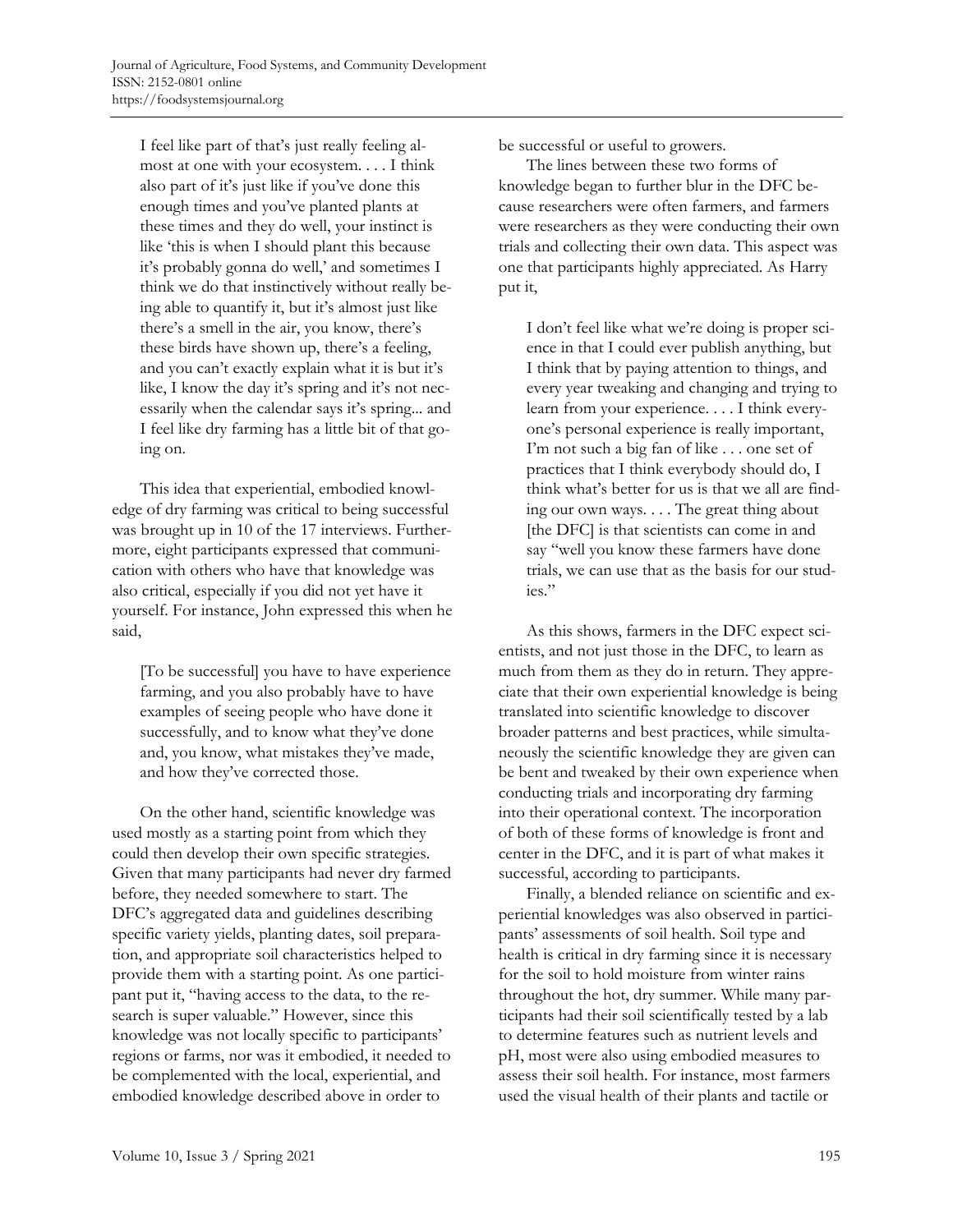visual interactions with the soil as indicators of soil health. For instance, when asked how she assessed soil health in her garden, Janice said,

By looking at it, by digging in it, a lot, you know, just a lot of observational stuff, soil tests for nutrient levels and pH, and observing not only the soil but the plants that are growing.

Similarly, Kevin said,

I don't know how I define soil health, it's just like, I feel soil health by touching the soil. I see soil health by, you know, put a shovel in and a lot, tons of worms in there and dung beetles and, you see it in the plants.

 These trends illustrate that embodied knowledge of the soil such as touching and seeing the soil and the plants growing from it was commonly relied on to assess soil health.

 In contrast, scientific knowledge about soil health was valued as a complement to this in that it could illuminate factors that may not be readily discernible, or simply confirm what they felt to be true. For instance, Nate describes his interaction with Andy, a soil scientist who was also a gardener and researcher participating in the DFC,

 Andy came and took some soil for some tests and stuff, and I learned so much from the hour I got to spend with him. It was valuable and interesting to see how a soil scientist goes about evaluating and looking at what is present. He has been on a LOT of ground and to have him say, "your soil is some of the better stuff that I have worked on, there are a lot of worms out here," it is really fortifying, it sort of cinched it for me like, yep, we are going to keep doing this because it makes sense and it's not just my own sense of it.

 This quotation provides one example of how participants valued scientific expertise by illustrating how a participant incorporated scientific knowledge delivered from a soil test and a DFC researcher into their management. While Nate had his own sense of the health of the soil, the

knowledge he gained from interacting with Andy made him feel more confident in his approach and helped put his own embodied knowledge into a scientific context.

# *Processes of Knowledge Exchange in the Dry Farming Collaborative*

One of the ways that participants negotiated their own experiential, embodied knowledge with the scientific information shared by researchers and other more distant sources was via the process of exchange and the network of DFC participants. Sixteen participants described the importance of talking with and relating to other participants who were also experimenting with dry farming, often in an in-person field day or winter meeting setting. They also described the importance of their relationships with the researchers, which nonresearcher participants described as collaborative and nonhierarchical.

 Participants described this process of exchange as one of community-building and cooperation with others in the network, which for them has become an iterative learning experience. Participants often highlighted the importance of those in the DFC, both researchers as well as farmers and gardeners. They expressed that all groups were working toward a "common interest" in a symbiotic way. This idea that there are blurred lines between the researchers and farmers was aptly described by John, who said,

Yeah, I think that the line [between researcher and farmer] gets, it's blurred quite a bit. . . . It's kind of a nontraditional kind of a group, in that respect . . . and I think that's useful in a lot of ways.

 Participants also greatly appreciated being a part of this farmer-to-farmer exchange where they could share their experiences of dry farming and trying new varieties or soil amendment practices. Through this exchange they were able to boost their effectiveness with the practice by learning from one another and sharing their own knowledge and experience. For example, Anne describes this exchange in her effort to share a dry farm tomato variety that she helped to discover,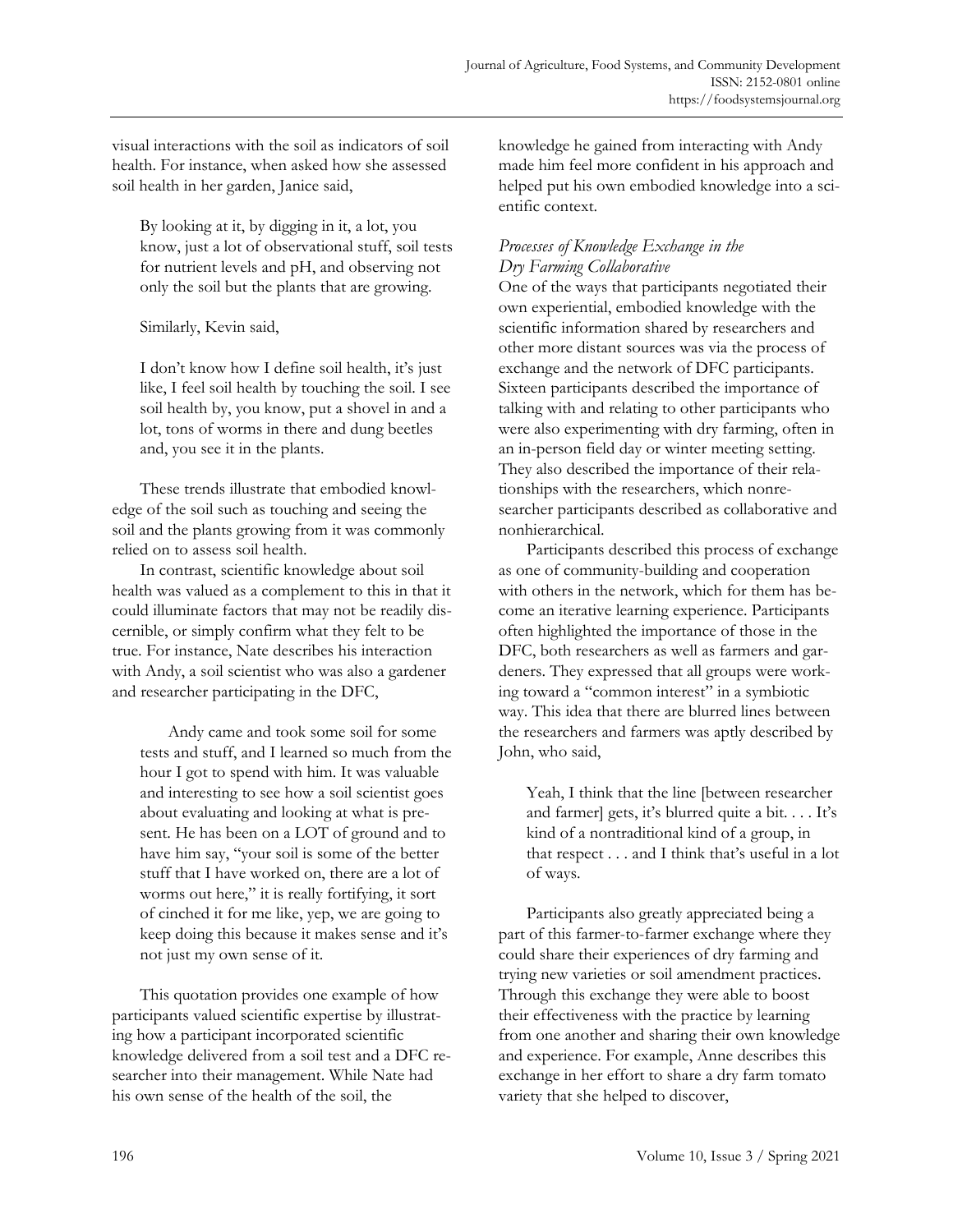I brought one variety of tomato into the program which was a tiny cherry tomato called Champagne Bubbles that was just absolutely fantastic flavor but 100% of them split and turns out if we don't water it then they don't split. And they're even better! So some of the farmers are using that variety that we brought, and Amy [Garrett] is growing some.

 To this end, the participants appreciated the ways in which their knowledge and experimentation of dry farming could fit into the group research effort where there is both freedom to experiment and the pleasure of learning from one another, as explained by Harry,

They're [the DFC] just doing iterations until each person arrives at a method that works for them, I think that's the most valuable thing for each other and for the future too. I think when I come to these meetings what I really love is hearing people and talking to people who have been paying attention, have lots of ideas, they're forming all these like hypotheses in their heads, and we just share that.

 Eighty percent of participants also discussed a preference for knowledge delivered in-person through events such as field days and the winter meeting, while 40% also utilized online resources and the Facebook group. Overall, there was a general appreciation of the many ways that the network facilitated learning and sharing among participants. According to Darlene, there is such power that comes from participating in a group and learning from each other. When asked whether or not she would be participating in the DFC next year, she said,

Definitely. It's something you could do on your own but there's so much you can learn from other people. . . . I enjoy being with other people, I enjoy learning from them.

 While there was a deep appreciation for and desire to learn from other farmer or gardener participants, it was also clear that they valued the expert knowledge that was shared by the researchers. Many of the terms that farmers used to describe this relationship between researchers and nonresearcher participants suggested that it was collaborative, iterative, or not "top down." For example, when asked whether he thought that researchers and farmers were partners in the DFC, Andrew said,

That's a good way to present that question . . . partners. . . . I think that they're trying to learn from each other and it's a mutually beneficial relationship . . . with the people learning from each other, becoming better, more efficient at what they're doing and what they're pursuing for the greater good of dry farming and how it can be implemented on a larger scale.

 In addition, Lucas articulated that this approach is the heart of the DFC and an intentional part of its design by saying,

Yeah, I'd say they're very much partners and I believe that Amy [Garrett] has sort of driven that point home a lot of time in the meetings, she tries to stress that academic researchers are equal to the farmers, and I think it's a really important concept that is not appreciated in the world of University Extension … [which is] too often sort of a delivery of knowledge rather than a collaboration.

 Furthermore, Yadira describes having access to university experts as,

[Something] that is unique about this collaborative … [for example,] somebody else who is super interested in winter squash varietals would be super stoked to spend time with Alex [Stone] and her group because that is what she does and someone who is crazy interested in data collection would be super stoked to talk to Amy [Garrett].

 Finally, 72% of the growers described the importance of this partnership as a means of knowledge sharing. This was brought about by the fact that they needed to, and were responsible for, collecting data to benefit the whole group.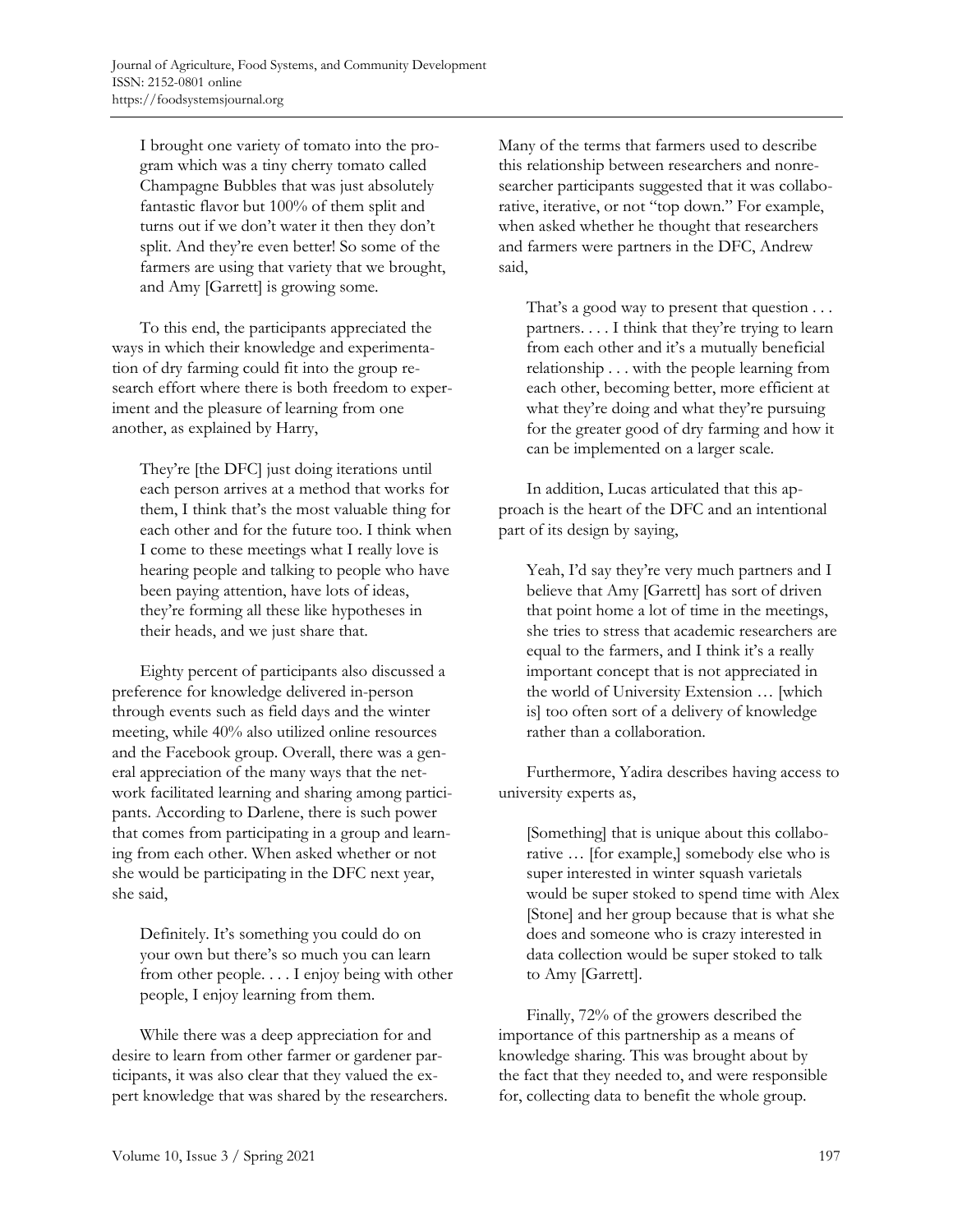# Janice noted that,

I know that some of the growers were active in helping develop some of the [research] protocols. I mean that's being a partner, and they're taking our data at face value, which is like, my data is nasty data. I mean, I didn't trust it very much but you know they were having us collect data, they weren't coming out and doing it, and so that's being a research partner right there for sure.

 This illustrates that this participatory process has enabled the farmers and researchers to feel like they are collaboratively working toward a shared common goal, which in this case is the development of more resources and data that will help growers in adopting dry farming techniques in the region.

# *Facilitating Knowledge Transfer: Cultivating Trust and Mutual Respect*

The DFC was designed and functions as a nonhierarchical group, a feature which appears to have facilitated the development and exchange of both scientific and experiential knowledge by enhancing trust and mutual respect among participants. Primarily, this nonhierarchical approach has facilitated broad buy-in among participants, where each recognizes that they have a role to play in delivering results and in moving the project forward. This kind of commitment is articulated well by Teresa, who noted,

When I say I'm going to host a trial on my farm, I agree to do that to the best of my ability, like that I'm gonna honor the guidelines that are set up so that the data I'm submitting is useful and valid, you know, that I'm gonna not cheat and water my plants or, if I do, I hate to even use the word cheat because I know sometimes people do water, but I'm gonna be honest about that.

 Nate further notes that the lack of hierarchy makes him feel like there is space for his ideas to be heard and respected, which will build more buyin over time:

It doesn't feel like an ivory tower, it doesn't feel exclusive or like there is some clique to it or something, so I think as long as that spirit is kept up then the sky's the limit, everyone is going to come in who wants to do it and there will be more and more momentum.

 Further, Jane clearly articulates that trust is more or less a given in the context of sharing among farmers and researchers in the collaborative:

You know, I don't question. I'm just assuming being researchers, if I ask a question, they're gonna give me an honest answer. It's never crossed my mind that they're gonna give me a bad answer. And it goes the other way too, if they ask me a question, I try to give them honest feedback.

 The vast majority of participants (80%) intimated that this mutuality, where their knowledge systems and expertise are shared in such a way to give both parties, growers and researchers, equal footing, has fostered a learning network that is iterative and respectful. There was no real discussion of trust being broken by any of the participants; however, two participants suggested that expectations or communication were sometimes unclear, and one noted that this had resulted in more work for them. However, this was not a common sentiment and, on the whole, most people we interviewed felt very positive about the trust that had developed between researchers and growers. Even this farmer who suggested that communication had broken down at points was still very much committed to the DFC.

 It seems that one of the reasons that this commitment to the project remains is because of the trust and mutual respect that has been fostered through the collaborative approach. One of the reasons for this, as described by participants, is that participants felt that the leadership in the project, particularly Garrett, had fostered a respectful tone that generated interest and buy-in. The DFC was purposefully designed to be participatory in nature so that the growers and researchers were on an equal playing field, so to speak, with no one person or set of people being the sole decision-makers. In this way, the more traditional, one-way delivery of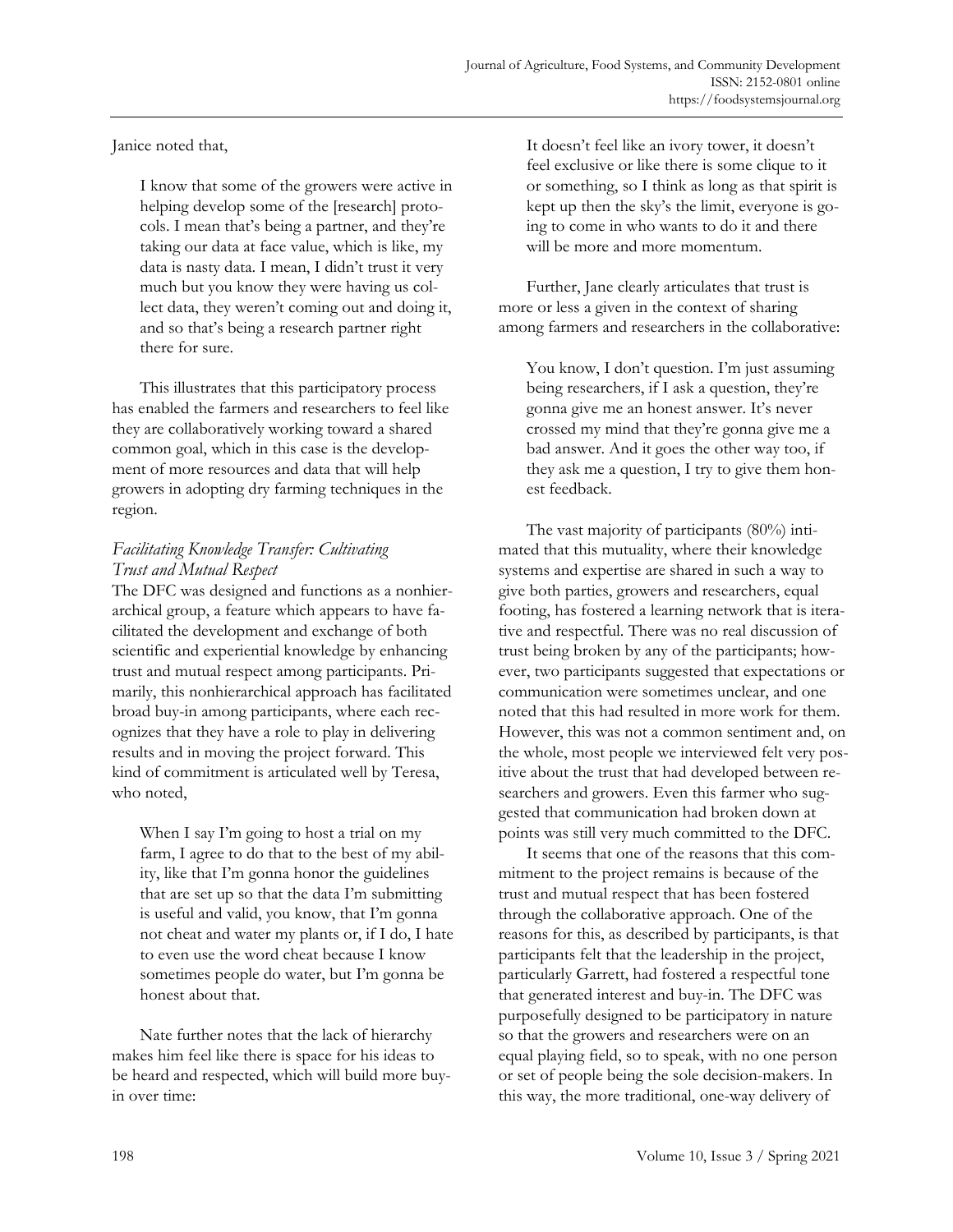expert information that is common in university extension is complicated by this nonhierarchical and collaborative structure. Andy, one of the researchers who is also experimenting with dry farming on his property, suggested that Garrett is the glue that holds this thing together, noting that,

She really is basically the Dry Farm Collaborative in one person, and who has kept it going, who keeps it going. Her personality and her style really are collaborative, I think that's a good name for it, and she finds out what people can do what, and gets the best out of everybody.

This sentiment is echoed by Harry, who said,

What I appreciate about the way that Amy [Garrett] is running things is that she gives us a lot of room to do our own things and explore. I know it must probably feel like herding cats at times, but I think it's really essential. I think if it was very prescriptive, honestly for me, I'd keep dry farming, but I probably wouldn't be a part of the collaborative.

 Many participants commented on the importance of Garrett as a leader, the tone she set, and her commitment to the group. While she encouraged others' involvement and incorporated their diverse ideas, she was not seen as the sole decision-maker, making her a leader whose main role was to facilitate group cohesiveness rather than dictate its functioning. In this way, the group was largely nonhierarchical in its decision-making. However, some concerns did arise about the sustainability and long-term viability of the group if Garrett ever decided not to provide leadership for the DFC anymore. There are many real challenges associated with maintaining group cohesiveness and spreading leadership around in such a way so as to limit the importance of any one individual. Nonetheless, it is clear that without this collaborative process being established from the start, it is quite possible that the participants would have a very different experience. This might have had

consequences for the ways different forms of knowledge were shared and utilized by the group and in driving further experimentation and adoption of dry farming methods among participating farmers and others in the broader network.

# **Discussion**

Our results illustrate how DFC participants were able to integrate dry farming into their operations, in part by relying on different forms of knowledge and through the exchange of that knowledge. Participants primarily relied on their own local, experiential, and embodied knowledge as well as scientific knowledge to integrate dry farming into their operational contexts. For instance, participants drew on scientific knowledge in the form of soil tests conducted by laboratories and a soil scientist's expertise to understand the health of their soil, but they also jointly relied on their own embodied knowledge of the soil to measure its health. By interacting with the soil, the plants growing from it, and the organisms living in it, mostly through touch and sight, they came to know the health of the soil with their bodies (Carolan, 2009).

 When it came to dry farming itself, local, experiential knowledge derived from their own experience or the experiences of others in their area was highly valued and trusted, whereas scientifically aggregated data provided by the DFC researchers was seen as interesting and broadly helpful, but less applicable to local realities and limited in its ability to help individuals select varieties or troubleshoot issues in their specific context. These results support previous research showing that local, experiential knowledge and extensive farmer-to-farmer knowledge-sharing are critical for successfully implementing sustainable practices (Bell, 2004; Smith et al., 2017; Šūmane et al., 2018; Wilke & Morton, 2017). This type of experiential knowledge may be more trusted and useful for growers because it is more localized and embodied, rather than generalized and derived from distant sources. With increased vitriol in the efforts to engage farmers in tackling the problem of climate change, building this trust and usability of data is more important than ever.2

<sup>2</sup> The #TimberUnity movement in Oregon is a great example of how farmers, ranchers, and forest landowners derailed bipartisan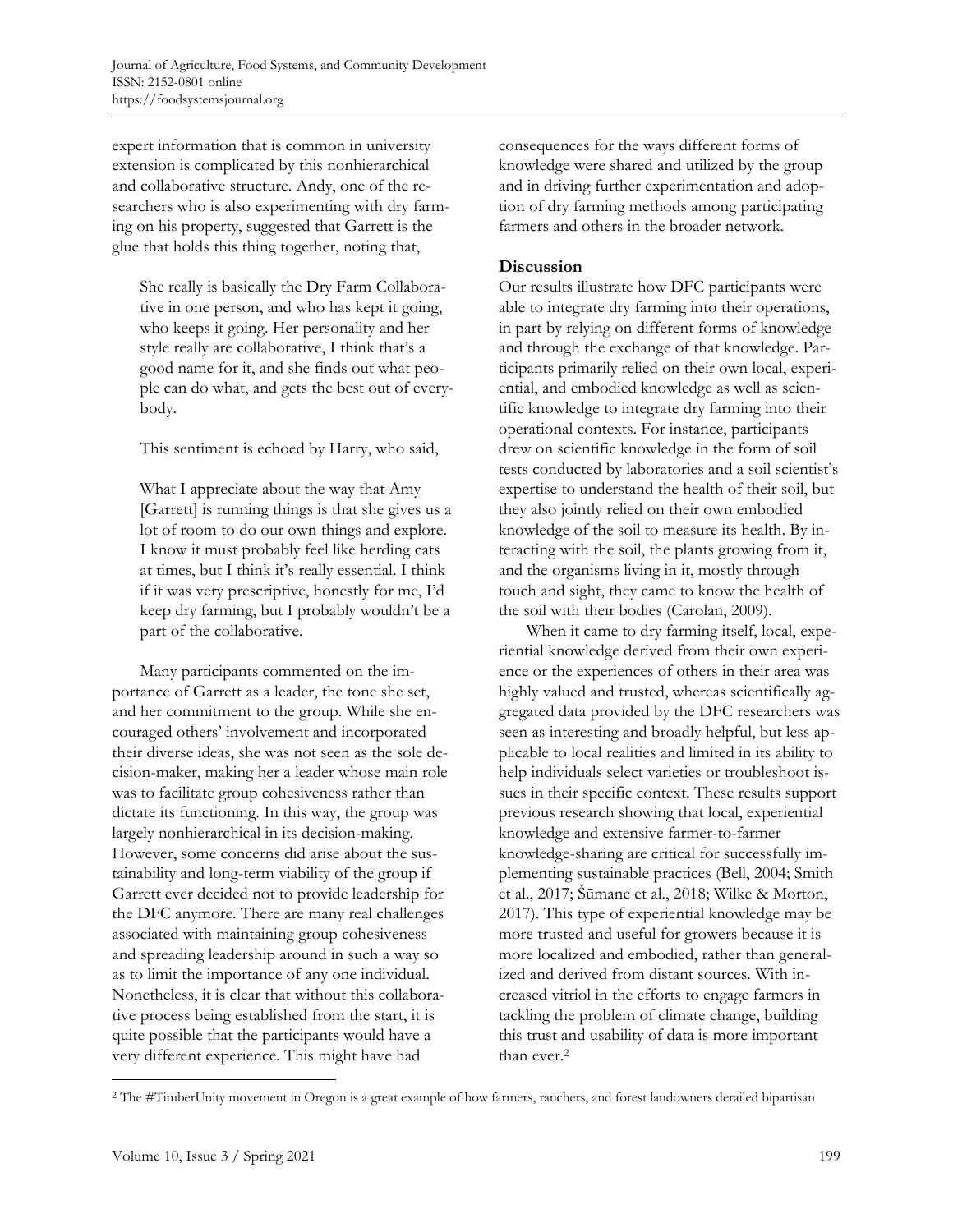Furthermore, the results show that there were specific aspects of the DFC's participatory process that allowed for and encouraged the exchange of these two forms of knowledge in a way that supported the process of implementing dry farming techniques. Specifically, the nonhierarchical organization of the collaborative as well as the trust and mutual respect that were cultivated between researchers and growers allowed for open scientific knowledge and data sharing, cultivating the kind of coproduction of knowledge that drives action and knowledge exchange (Meadow et al., 2015). Since participants trusted the group's leadership and knew them personally, they were more willing to incorporate the information they received from them. In this way, scientific knowledge was made less distant and took on an important characteristic of experiential knowledge—it was gained from a local, known, and trusted source.

 In addition, providing ample spaces and opportunities for networking and information exchange allowed for local, experiential, and embodied knowledge, such as specific experiences with dry farming strategies, to be shared between participants. This was key as it was an aspect of the collaborative that was highly desired by participants and has been shown to make the information gained more trusted and salient (Wood et al., 2014). Not only this, but these exchange opportunities facilitated the sharing of experiential knowledge with researchers, which in turn allowed researchers to incorporate this knowledge into the DFC guidelines and process. This latter aspect added to the trust and mutual respect which were cornerstones of the group, as participants felt as though their experiences and knowledge were valued.

## **Conclusions**

By exploring the use of different forms of knowledge and participatory processes in the DFC, this study has shown how creating space for multiple forms of knowledge to be exchanged and acted upon while building mutual trust and respect can be critical parts of successful collaboration efforts with growers. Participatory research projects, especially those regarding climate adaptation, should not assume that the generation of scientific data is the number one priority of participants, nor that the communication of this data is what they need most. If scientists wish to work with agricultural stakeholders to produce usable science from the bottom up, or to gain buy-in to advance mitigation and adaptation actions, local, experiential, and embodied knowledge must be taken into consideration and not forsaken for "hard line" scientific data (Finucane, 2009) or scientific perspectives on the "correct" course of action, since growers' experiential knowledge is often blended with scientific knowledge "in the field" (Watts & Scales, 2015).

 In participatory research it is critical to encourage farmers to collect their own experiential "data" and share their experiences with one another while cultivating trust between researchers and participants so that scientific knowledge can be successfully integrated. While every participatory context will be different, in the DFC trusted and respected leadership gave credence and legitimacy to participants' lived experiences and influenced their persistence with experimenting with and adopting dry farming techniques. Future research should examine whether the presence of these aspects is beneficial in other participatory research contexts as well, especially those pertaining to climate change adaptation and mitigation. Additional research could also explore the role of strong leadership in these efforts and how leaders can facilitate trust and mutual respect. This research could also be expanded to examine whether leaders affect overall group cohesion, especially when or whether that leader is no longer active. Overall, participatory climate adaptation research can be beneficial for growers and researchers alike, particularly when it is grounded in the needs and experiences of those the science is intended to reach.

# **Acknowledgments**

The authors would like to acknowledge the farmers, gardeners, and researchers who participated in the interviews and contributed to the conceptualization and interpretation of this research.

efforts to accomplish climate mitigation legislation, two years in a row (Schlarb, 2020).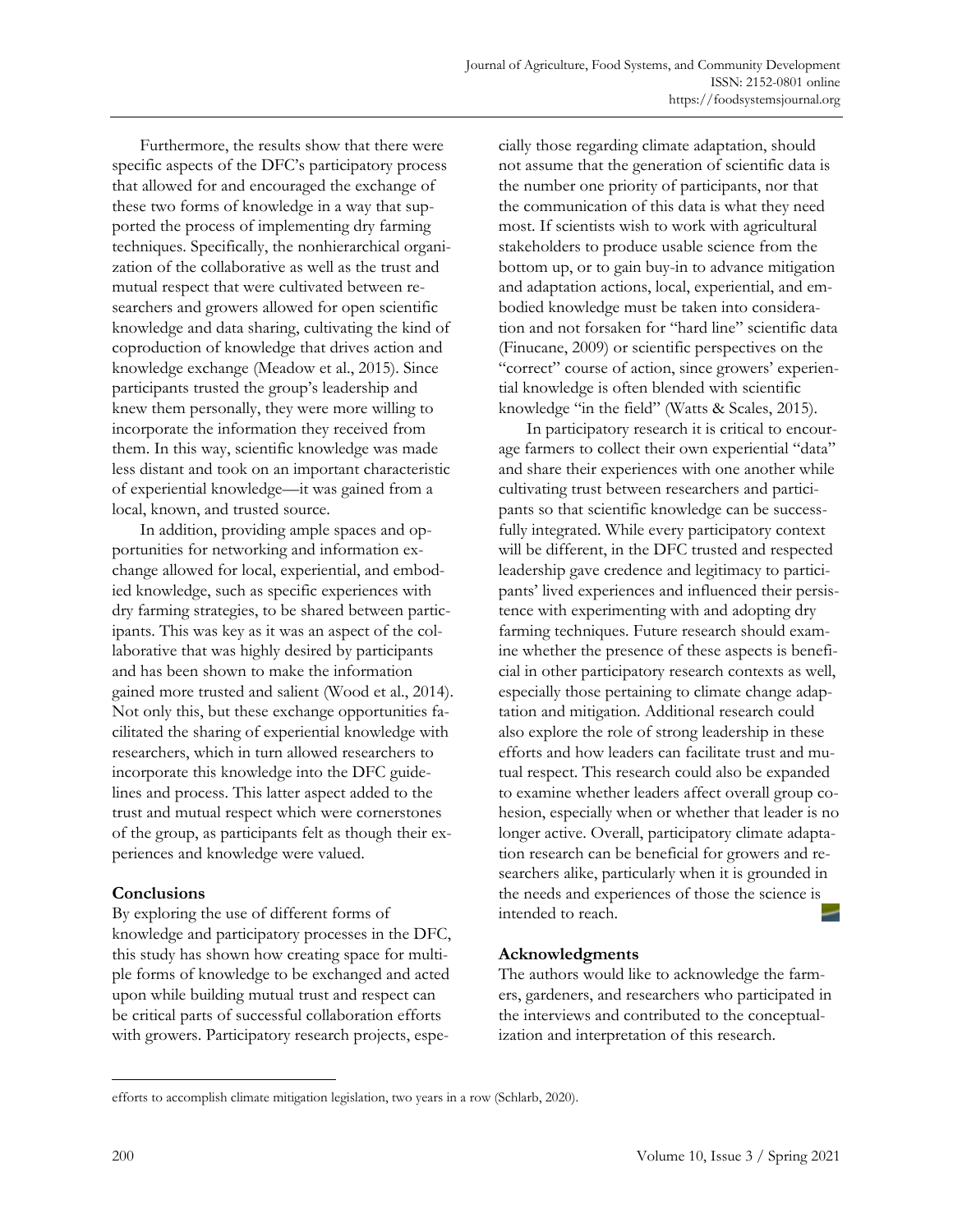#### **References**

- Agrawal, A. (1995). Dismantling the divide between indigenous and scientific knowledge. *Development and Change, 26*(3), 413–439. https://doi.org/10.1111/j.1467-7660.1995.tb00560.x
- Alexandratos, N., & Bruinsma, J. (2012, June). *World agriculture towards 2030/2050: The 2012 revision* (ESA Working Paper No. 12-03). Retrieved from Food and Agriculture Organization of the United Nations website: http://www.fao.org/fileadmin/templates/esa/Global\_persepctives/world\_ag\_2030\_50\_2012\_rev.pdf
- Allen, B. L. (2018). Strongly participatory science and knowledge justice in an environmentally contested region. *Science, Technology, & Human Values*, *43*(6), 947–971. https://doi.org/10.1177/0162243918758380
- Ballard, H. L., & Belsky, J. M. (2010). Participatory action research and environmental learning: Implications for resilient forests and communities. *Environmental Education Research*, *16*(5-6), 611–627. https://doi.org/10.1080/13504622.2010.505440
- Bartels, W.-L., Furman, C. A., Diehl, D. C., Royce, F. S., Dourte, D. R., Ortiz, B. V., … Jones, J. W. (2013). Warming up to climate change: A participatory approach to engaging with agricultural stakeholders in the Southeast US. *Regional Environmental Change*, *13*(S1), 45–55. https://doi.org/10.1007/s10113-012-0371-9
- Bell, M. M. (2004). *Farming for us all: Practical agriculture and the cultivation of sustainability*. Pennsylvania State University Press.
- Bezner Kerr, R., Nyantakyi-Frimpong, H., Dakishoni, L., Lupafya, E., Shumba, L., Luginaah, I., & Snapp, S. (2018). Knowledge politics in participatory climate change adaptation research on agroecology in Malawi. *Renewable Agriculture and Food Systems*, *33*(3), 238–251. https://doi.org/10.1017/S1742170518000017
- Bodin, Ö., & Crona, B. I. (2009). The role of social networks in natural resource governance: What relational patterns make a difference? *Global Environmental Change*, *19*(3), 366–374. https://doi.org/10.1016/j.gloenvcha.2009.05.002
- Carolan, M. S. (2006a). Do you see what I see? Examining the epistemic barriers to sustainable agriculture. *Rural Sociology*, *71*(2), 232–260. https://doi.org/10.1526/003601106777789756
- Carolan, M. S. (2006b). Social change and the adoption and adaptation of knowledge claims: Whose truth do you trust in regard to sustainable agriculture? *Agriculture and Human Values*, *23*(3), 325–339. https://doi.org/10.1007/s10460-006-9006-4
- Carolan, M. S. (2009). 'I do therefore there is': Enlivening socio-environmental theory. *Environmental Politics*, *18*(1), 1–17. https://doi.org/10.1080/09644010802622748
- Charmaz, K. (2006). *Constructing grounded theory: A practical guide through qualitative analysis*. Sage Publications.
- Finucane, M. L. (2009, August). *Why science alone won't solve the climate crisis: Managing climate risks in the pacific* (Issue Brief No. 89). East-West Center.
- Garrett, A. (2019, February). *Dry farming in the maritime pacific northwest: Intro to dry farming organic vegetables* (p. 10). Retrieved from Oregon State University Extension Service website:
	- https://catalog.extension.oregonstate.edu/sites/catalog/files/project/pdf/em9229.pdf
- Hoppe, R. A. (2018). *America's diverse family farms: 2018 edition*. USDA-ERS.
- Ingram, J., Mills, J., Dibari, C., Ferrise, R., Ghaley, B. B., Hansen, J. G., Iglesias, A., Karaczun, Z., McVittie, A., Merante, P., Molnar, A., & Sánchez, B. (2016). Communicating soil carbon science to farmers: Incorporating credibility, salience and legitimacy. *Journal of Rural Studies*, *48*, 115–128. https://doi.org/10.1016/j.jrurstud.2016.10.005
- Jackson-Smith, D., Ewing, S., Jones, C., Sigler, A., & Armstrong, A. (2018). The road less traveled: Assessing the impacts of farmer and stakeholder participation in groundwater nitrate pollution research. *Journal of Soil and Water Conservation*, *73*(6), 610–622. https://doi.org/10.2489/jswc.73.6.610
- Lemos, M. C., & Morehouse, B. J. (2005). The co-production of science and policy in integrated climate assessments. *Global Environmental Change*, *15*(1), 57–68. https://doi.org/10.1016/j.gloenvcha.2004.09.004
- Li, M., Xu, W., & Zhu, T. (2019). Agricultural water allocation under uncertainty: Redistribution of water shortage risk. *American Journal of Agricultural Economics*, *101*(1), 134–153. https://doi.org/10.1093/ajae/aay058
- May, C., Luce, C. H., Casola, J. H., Chang, M., Cuhaciyan, J., Dalton, M., Lowe, S. E., Morishima, G. S., Mote, P. W., Petersen, A. S., Roesch-McNally, G., & York, E. A. (2018). Northwest*.* In *Impacts, risks, and adaptation in the United States: Fourth National Climate Assessment Volume II* (pp. 1036–1100). U.S. Global Change Research Program. https://doi.org/10.7930/NCA4.2018.CH24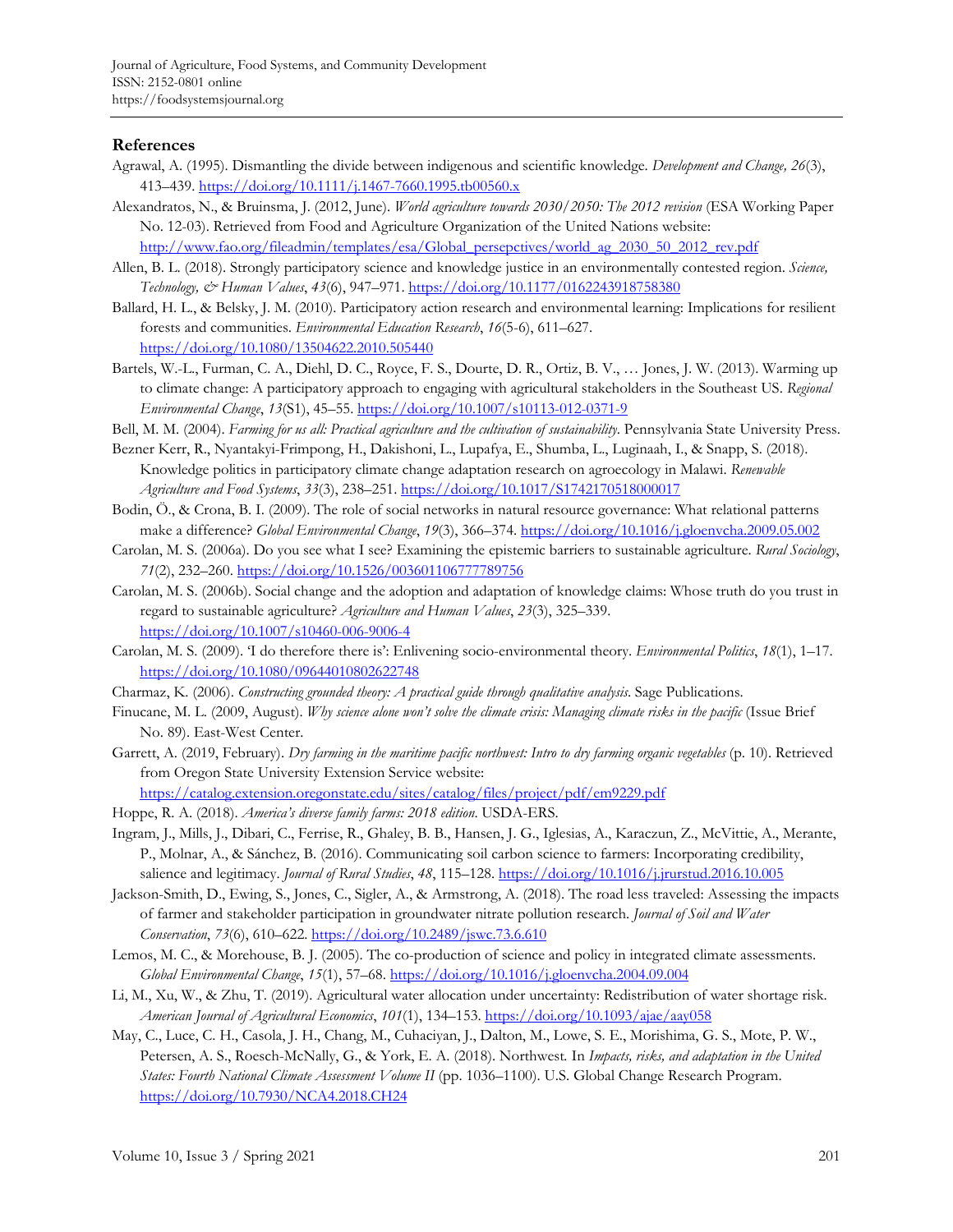- Meadow, A. M., Ferguson, D. B., Guido, Z., Horangic, A., Owen, G., & Wall, T. (2015). Moving toward the deliberate coproduction of climate science knowledge. *Weather, Climate, and Society*, *7*(2), 179–191. https://doi.org/10.1175/WCAS-D-14-00050.1
- Nabhan, G. P. (2013). *Growing food in a hotter, drier land: Lessons from desert farmers on adapting to climate uncertainty*. Chelsea Green Publishing.
- Prokopy, L. S., Carlton, J. S., Arbuckle, J. G., Haigh, T., Lemos, M. C., Mase, A. S., Babin, N., Dunn, M., Andresen, J., Angel, J., Hart, C., & Power, R. (2015). Extension′s role in disseminating information about climate change to agricultural stakeholders in the United States. *Climatic Change*, *130*(2), 261–272. https://doi.org/10.1007/s10584-015-1339-9
- Prokopy, L. S., Carlton, J. S., Haigh, T., Lemos, M. C., Mase, A. S., & Widhalm, M. (2017). Useful to usable: Developing usable climate science for agriculture. *Climate Risk Management*, *15*, 1–7. https://doi.org/10.1016/j.crm.2016.10.004
- Roncoli, C. (2006). Ethnographic and participatory approaches to research on farmers' responses to climate predictions. *Climate Research*, *33*(1), 81–99. https://doi.org/10.3354/cr033081
- Schlarb, K. (2020, February 21). Making sense of Timber Unity: A matter of identity and the white working class. *StreetRoots*.

https://news.streetroots.org/2020/02/21/making-sense-timber-unity-matter-identity-and-white-working-class

- Smith, B. M., Chakrabarti, P., Chatterjee, A., Chatterjee, S., Dey, U. K., Dicks, L. V., Giri, B., Laha, S., Majhi, R. K., & Basu, P. (2017). Collating and validating indigenous and local knowledge to apply multiple knowledge systems to an environmental challenge: A case-study of pollinators in India. *Biological Conservation*, *211*(A), 20–28. https://doi.org/10.1016/j.biocon.2017.04.032
- Šūmane, S., Kunda, I., Knickel, K., Strauss, A., Tisenkopfs, T., des los Rios, I., Rivera, M., Chebach, T., & Ashkenazy, A. (2018). Local and farmers' knowledge matters! How integrating informal and formal knowledge enhances sustainable and resilient agriculture. *Journal of Rural Studies*, *59*, 232–241. https://doi.org/10.1016/j.jrurstud.2017.01.020
- Taylor, G. H., & Hannan, C. (1999). *The climate of Oregon: From rain forest to desert* (1st ed.). Oregon State University Press.
- Watts, N., & Scales, I. R. (2015). Seeds, agricultural systems and socio-natures: Towards an actor–network theory informed political ecology of agriculture. *Geography Compass*, *9*(5), 225–236. https://doi.org/10.1111/gec3.12212
- Wilke, A. K., & Morton, L. W. (2017). Analog years: Connecting climate science and agricultural tradition to better manage landscapes of the future. *Climate Risk Management*, *15*, 32–44. https://doi.org/10.1016/j.crm.2016.10.001
- Wilmer, H., Derner, J. D., Fernández-Giménez, M. E., Briske, D. D., Augustine, D. J., & Porensky, L. M. (2018). Collaborative adaptive rangeland management fosters management-science partnerships. *Rangeland Ecology & Management*, *71*(5), 646–657. https://doi.org/10.1016/j.rama.2017.07.008
- Wood, B. A., Blair, H. T., Gray, D. I., Kemp, P. D., Kenyon, P. R., Morris, S. T., & Sewell, A. M. (2014). Agricultural science in the wild: A social network analysis of farmer knowledge exchange. *PLoS ONE*, *9*(8), e105203. https://doi.org/10.1371/journal.pone.0105203
- Yorgey, G. G., Hall, S. A., Allen, E. R., Whitefield, E. M., Embertson, N. M., Jones, V. P., Saari, B. R., Rajagopalan, K., Roesch-McNally, G. E., Van Horne, B., Abatzoglou, J. T., Collins, H. P., Houston, L. L., Ewing, T. W., & Kruger, C. E. (2017). Northwest U.S. agriculture in a changing climate: Collaboratively defined research and extension priorities. *Frontiers in Environmental Science*, *5*(52). https://doi.org/10.3389/fenvs.2017.00052